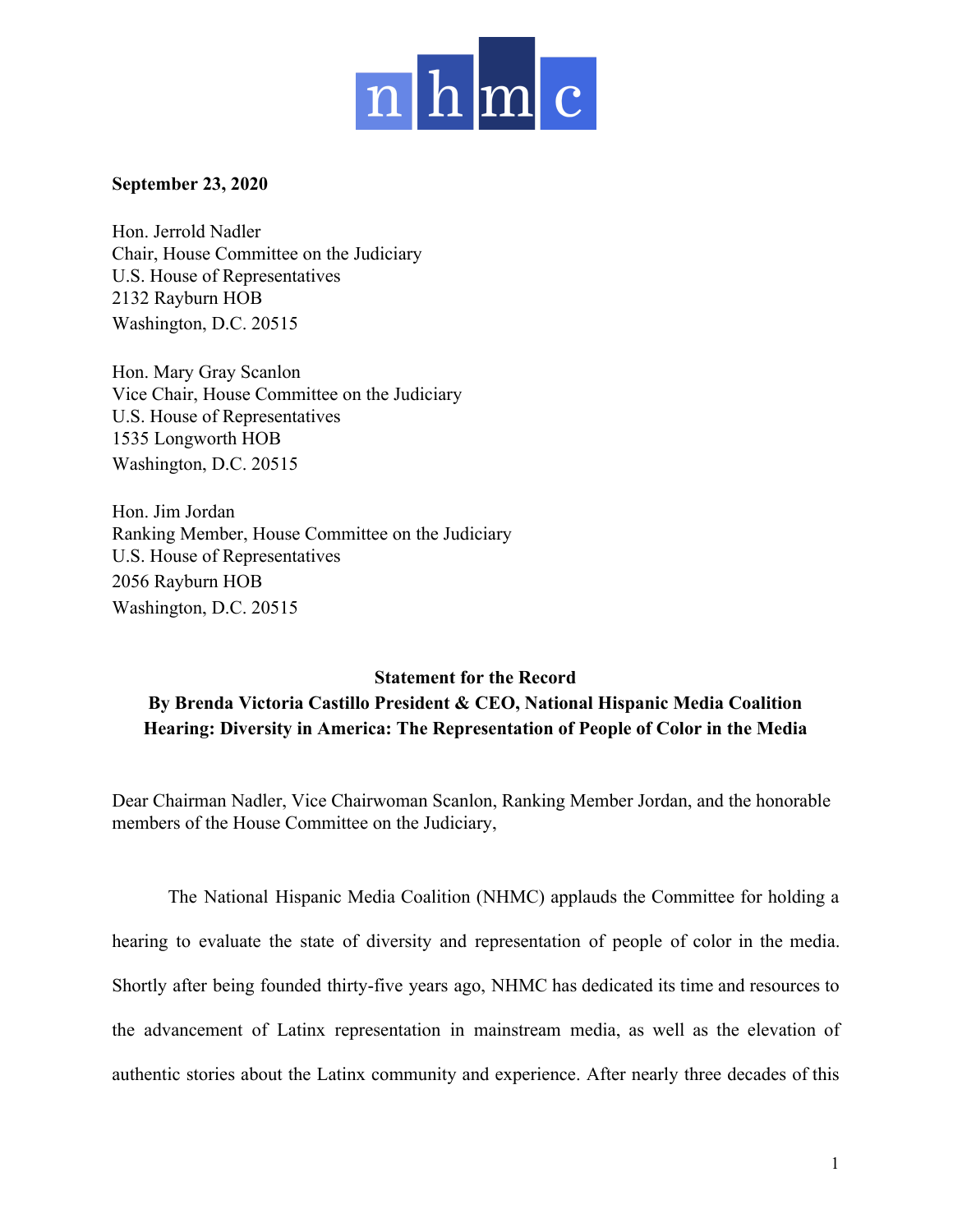

work, we are still rolling up our sleeves to take on studios, networks, and media conglomerates who refuse to include Latinx programming, talent, stories, and consumers in their decisions.

How people and classes of people are depicted in the media have a direct impact on how the world sees them. Despite being eighteen percent of the overall population of the United States, Latinx represent less than six percent of all television and film characters, news anchors, producers, directors, and writers even after the rise of online streaming and hundreds of cable and satellite channels.<sup>1</sup> From the rise of television, Latinx were depicted as untrustworthy, mischievous, the "other", and overly-sexualized. It is through this uncharitable and false portrayal of Latinx that limits us in so many ways in our everyday lives, as told in the 2013 documentary film *Latinos Beyond Reel,* "television has historically worked as an ideological tool that limits the representation of Latinos as change agents."<sup>2</sup> This is something particularly and painfully ironic, as Latinx, specifically Mexican American Women, were the backbone of TV manufacturing along the US-Mexico border for decades.<sup>3</sup> The impact of this fact is tenfold: thousands of Latinas worked tirelessly to build TV sets that would never tell their story and would instead make them a caricature.

According to a study released last year by the University of Southern California, that of the 100 top-grossing films each year from 2007 to 2018, only three percent featured Latino

<sup>&</sup>lt;sup>1</sup> Castañeda, Mari, Television and its Impact on Latinx Communities, The Oxford Handbook of Latino Studies (rel. 2018), <https://doi.org/10.1093/oxfordhb/9780190691202.013.28>.

<sup>&</sup>lt;sup>2</sup> *Id*. at 5 (citing Latinos Beyond Reel, (2013)).

<sup>3</sup> *Id*. at 8.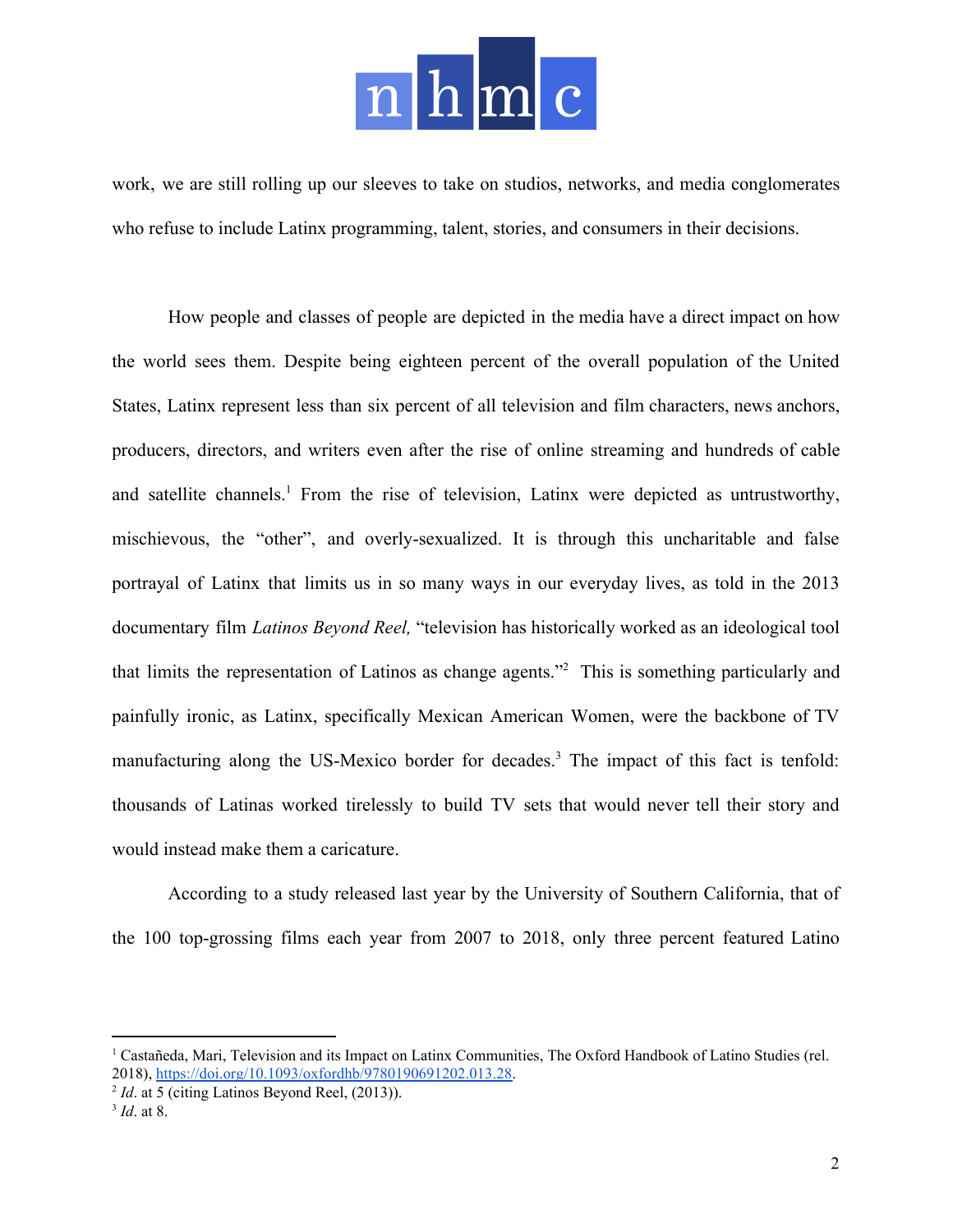## $h|m$

actors in lead or co-lead roles.<sup>4</sup> However, a majority of those three percent of roles going to Latino actors in lead or co-lead roles went to three top tier Latina actors: Cameron Diaz, Jennifer Lopez, and Jessica Alba.<sup>5</sup> Beyond that, of those three percent of roles with a speaking part, nearly a quarter of Latinx actors were depicted as criminals. <sup>6</sup> Again, the incredible (and painful) irony here is that Latinx are among the highest frequency moviegoer demographics, with one in every four movie tickets being purchased by Latinx.<sup>7</sup>

It's important to reiterate the impact of representation in the media, or the lack thereof. As NHMC continues to advocate, this is not just about the prosperity of Latinx actors, filmmakers, and the like, nor is it just about having more familiar entertainment options for our community. The urgent need for increased Latinx representation in media is a tool to combat hate, overcome stereotypes, and increase acceptance of and improve treatment of Latinx people. The power of storytelling is immense and has long-lasting effects on the psyche and wellbeing of those who are systematically excluded from mainstream narratives or misrepresented and stereotyped. Television studies have found that if a certain demographic is not shown in a certain light in programming, there is an overwhelming sentiment among viewers that limits the achievements and abilities of that demographic, whether or not the depiction is rooted in truth.<sup>8</sup> This boils down to the common saying, "if you can see it, you can be it." If Latinx are rarely

<sup>&</sup>lt;sup>4</sup> Dr. Stacy L. Smith, et. al, Latinos in Film: Erasure On Screen & Behind the Camera Across 1,200 Popular Movies, University of Southern California Annenberg Inclusion Initiative (rel. Aug. 2019), [http://assets.uscannenberg.org/docs/aii-study-latinos-in-film-2019.pdf.](http://assets.uscannenberg.org/docs/aii-study-latinos-in-film-2019.pdf)

<sup>5</sup> *Id*.

<sup>6</sup> *Id*.

<sup>7</sup> Dave McNery, Latinos Still Have Highest Moviegoing Rate in U.S., but Asians Are Close Behind, Variety (Apr. 4, 2018), <https://variety.com/2018/film/news/latino-asian-moviegoers-mpaa-study-1202743713/>.

<sup>8</sup> Franklin D. Gilliam Jr. and Shanto Iyengar. "Prime Suspects: The Influence of Local Television News on the Viewing Public," American Journal of Political Science 44, no. 3 (2000): 560–573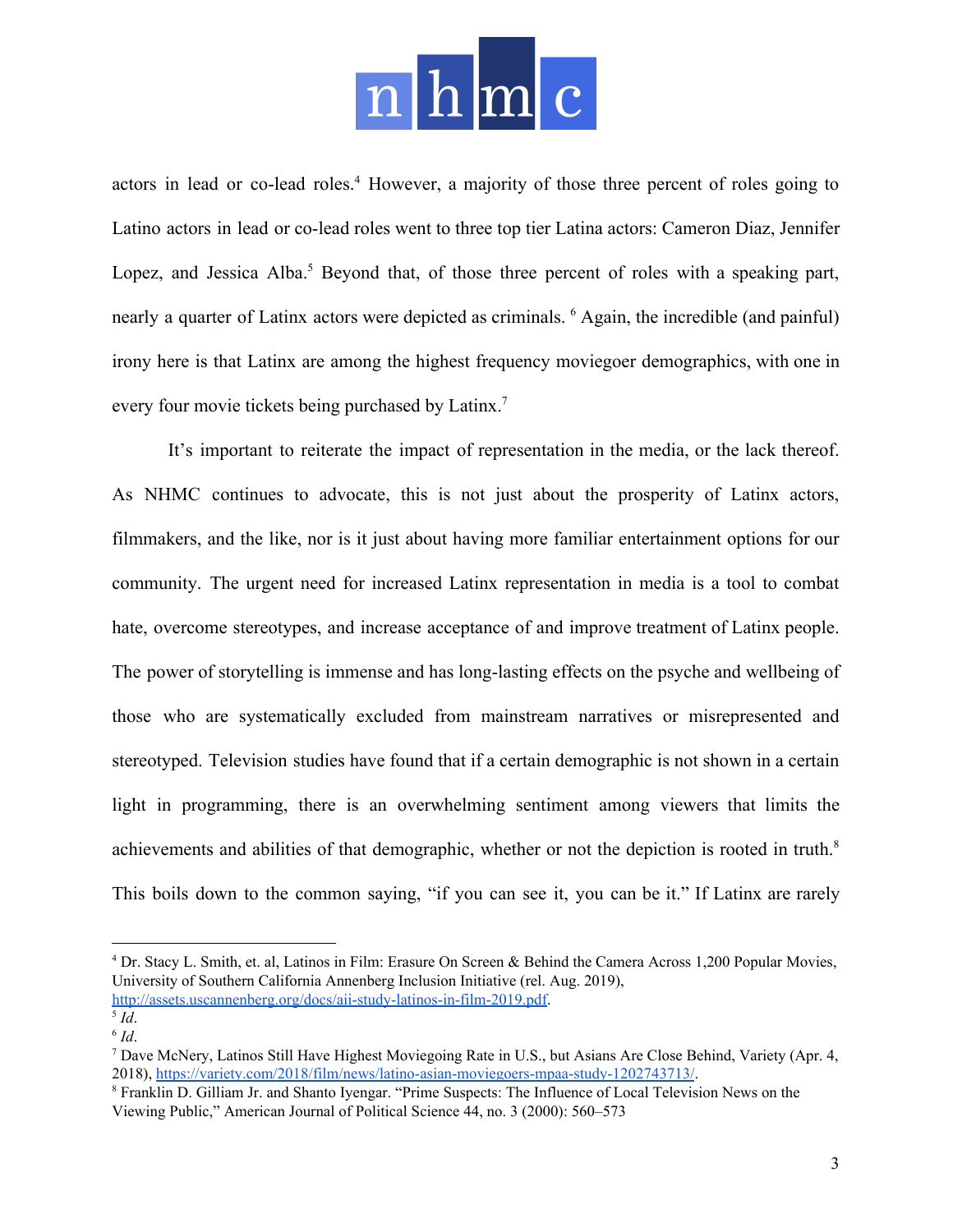

portrayed as successful business people, scholars, politicians, or even middle-class, a heartbreaking story and bias is being told to young audiences, including young Latinx, who will carry that with them throughout their lives.

For far too long Latinx have lived in the shadows both in real life and in media. As our moment gains supporters and momentum, I am increasingly reminded that the media and its systems were not built for us, and will be resistant to change. I am also reminded of the words of the late journalist Ruben Salazar, underscoring the ongoing need to shift public opinion through authentic, hard-to-tell stories:

"The media, having ignored the Mexican Americans for so long, but now willing to report on them, seem impatient about the complexities of the story . . . It's as if the media, having finally discovered the Mexican American, is not amused that under the serape and sombrero is a complex Chicano..."<sup>9</sup>

Indeed, much like any other people on this planet, Latinx are complex beings with a multitude of unique cultures, languages, and traditions under our umbrella identity. Our complexity is part of our adaptability and resilience, and is part of what has kept us silenced for so long. When our stories are told in real, true, and meaningful ways, we are humanized, and by humanization, the livelihood of safety, livelihood, and prosperity of our community is given a fighting chance in the country which we helped and continue to help build.

<sup>9</sup> Felix F. Gutierrez, Latinos and the Media in the United States: An Overview, Report to the U.S. Department of Health (1980).